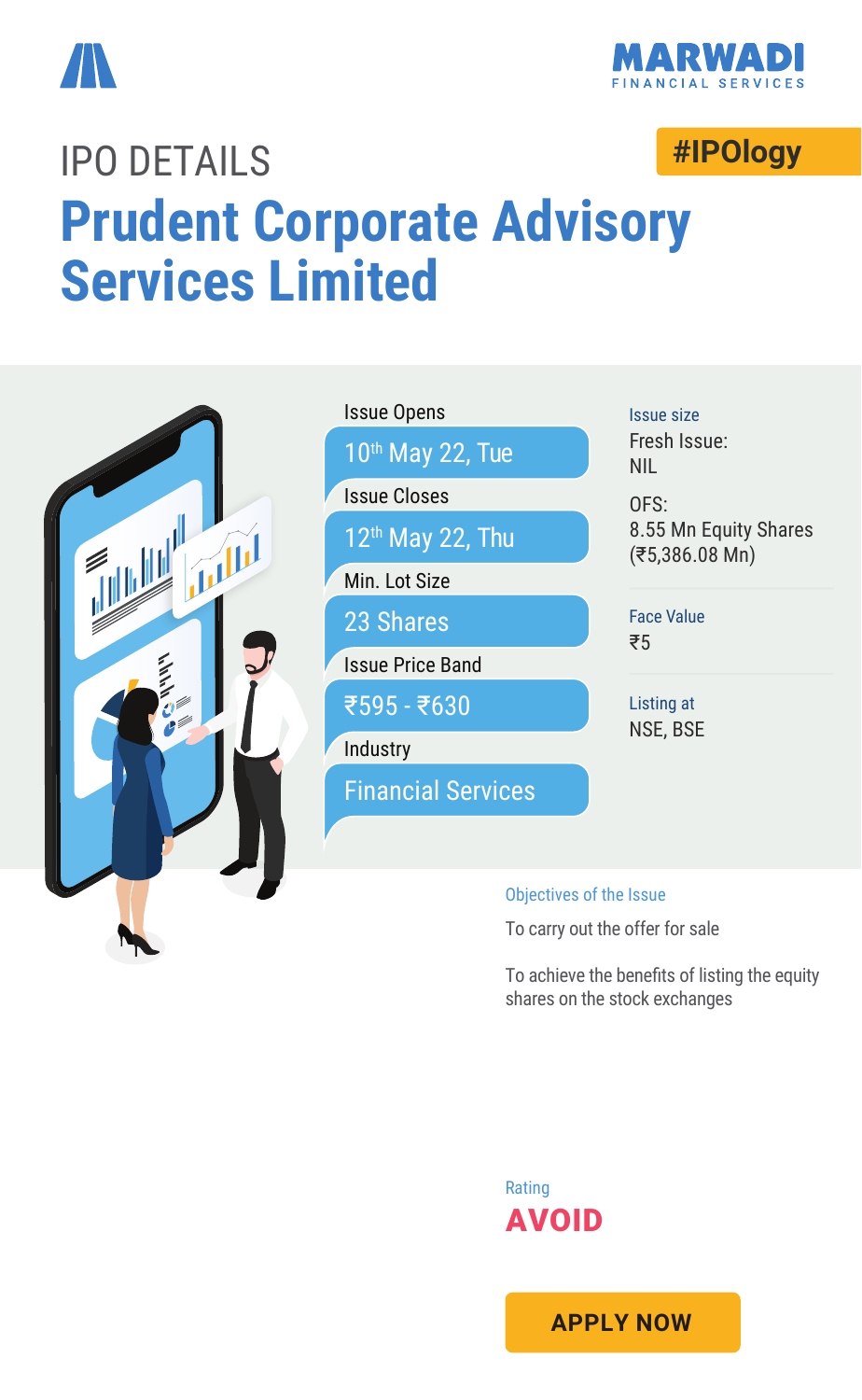

#### Prudent Corporate Advisory Services Limited

### Company Overview

Prudent Corporate Advisory Services Limited is an independent retail wealth management services group in India and is amongst the top mutual fund distributors in terms of average assets under management and commission received.

#### **Company's Offerings**





MFDs on business-to-business-to-consumer platform through which the company provides wealth management services to 13,51,274 unique retail investors.

Policies distributed across life and non-life insurance segments, with an aggregate premium of ₹1612.03 million through its wholly owned subsidiary, Gennext.

## ₹**484,115 Million**

Company's assets under management from the mutual fund distribution business stood at with 92.14% of the total AUM being equity oriented.

As of December 31, 2021

#### **Company's Market Share**

(Commission Received Basis)



Among national distributors, the market share of the company on commission received basis has increased from around 4% in Fiscal 2015 to around 12% in Fiscal 2021. The equity **AUM of** ₹**446,059.12 million** as on December 31, 2021, represented **2.39% of total equity AUM of mutual fund industry.**



### Omnichannel Distribution

The company offers a technology-enabled, comprehensive investment, and financial services platform with end-to-end solutions critical for financial products distribution and presence across both online and offline channels.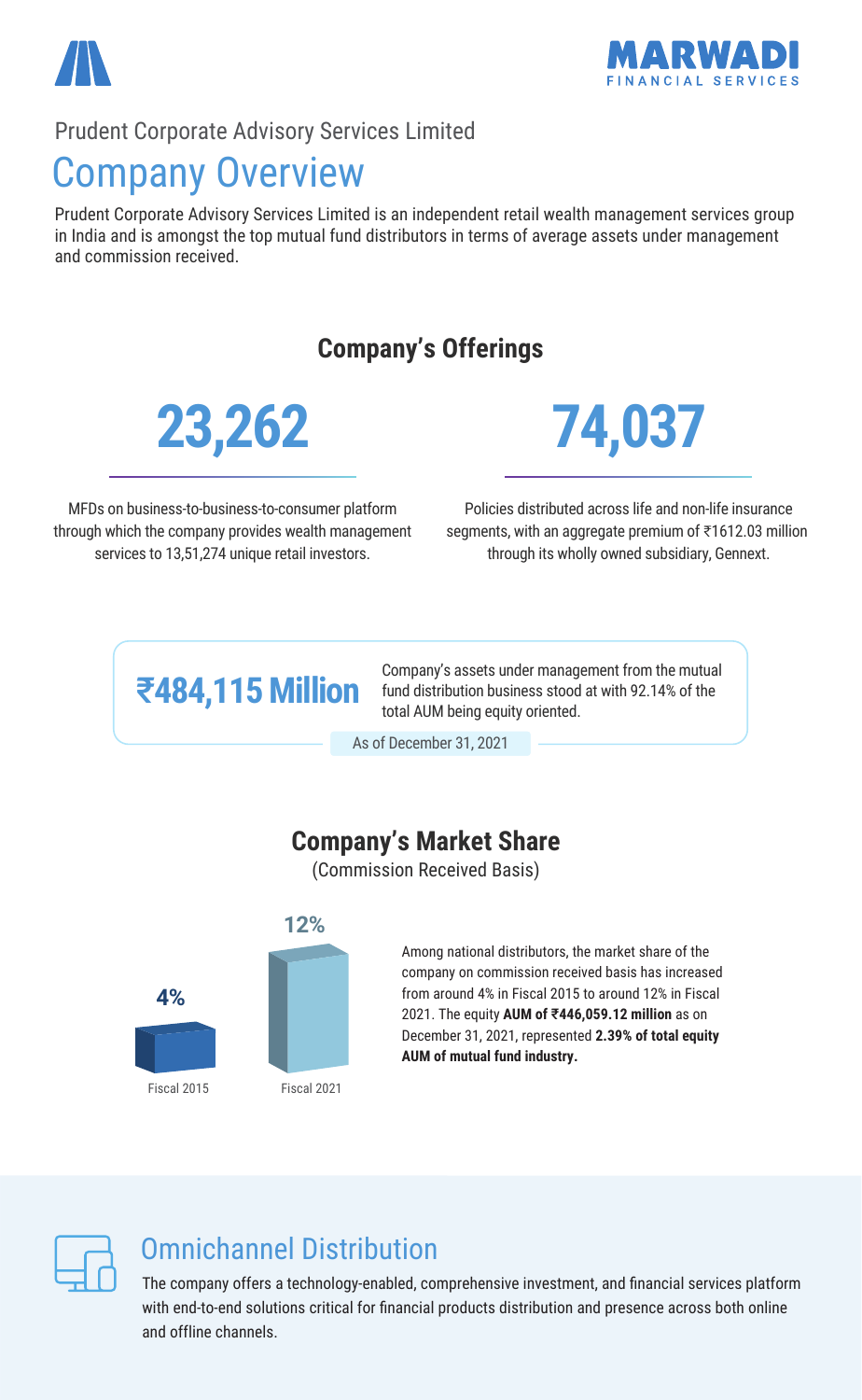

Issue Details Prudent Corporate Advisory Services Limited





### **Capital Structure** (in ₹)



**240 Mn** Authorised Equity Share Capital



```
207 Mn
Paid-Up Capital
  (Pre-Offer)
```


**207 Mn** Paid-Up Capital (Post-Offer)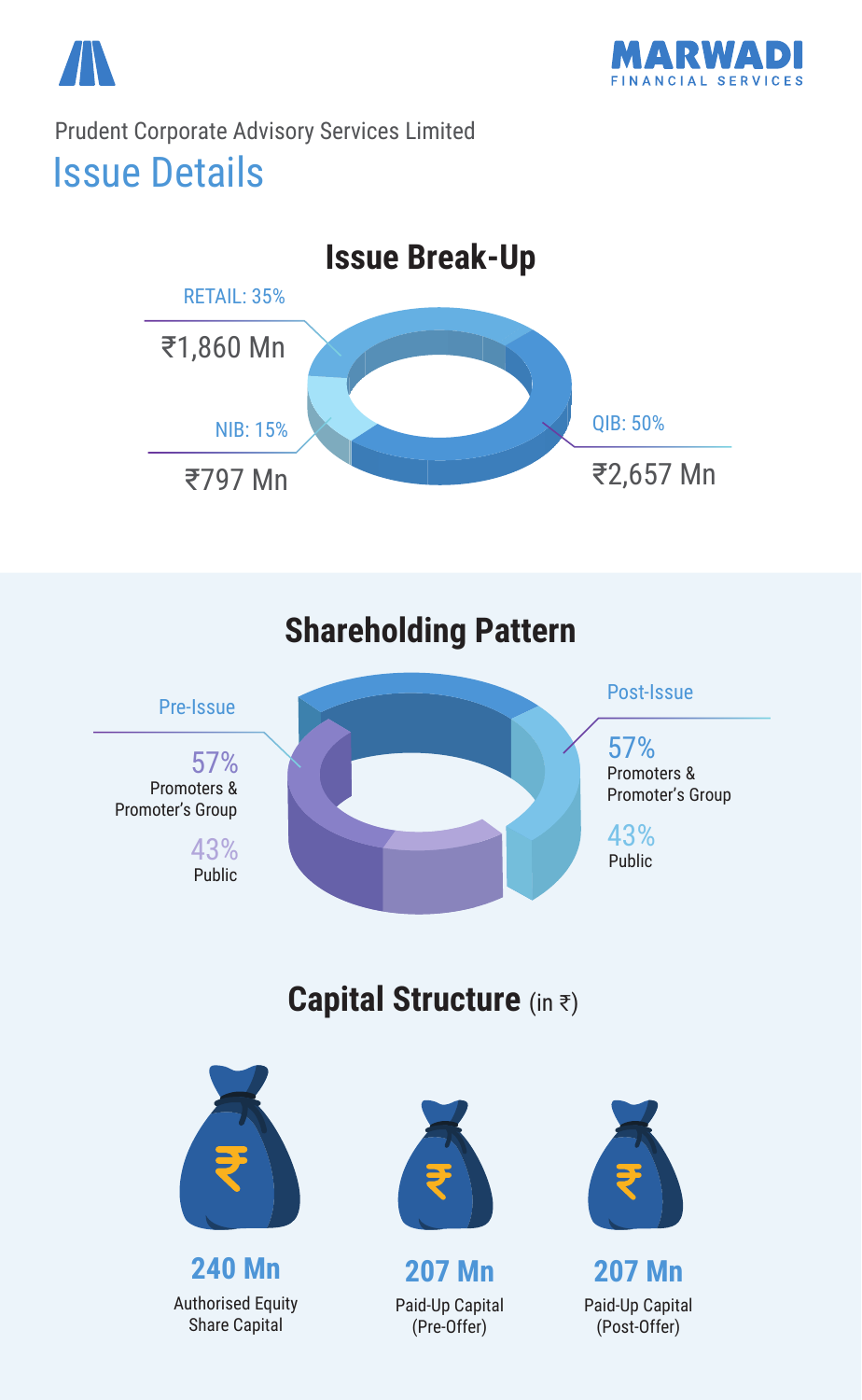



#### Prudent Corporate Advisory Services Limited

### Valuations and Peer Comparison



Market Cap data of listed securities as on May 06, 2022

### **Financial Snapshot** (₹ in Mn)